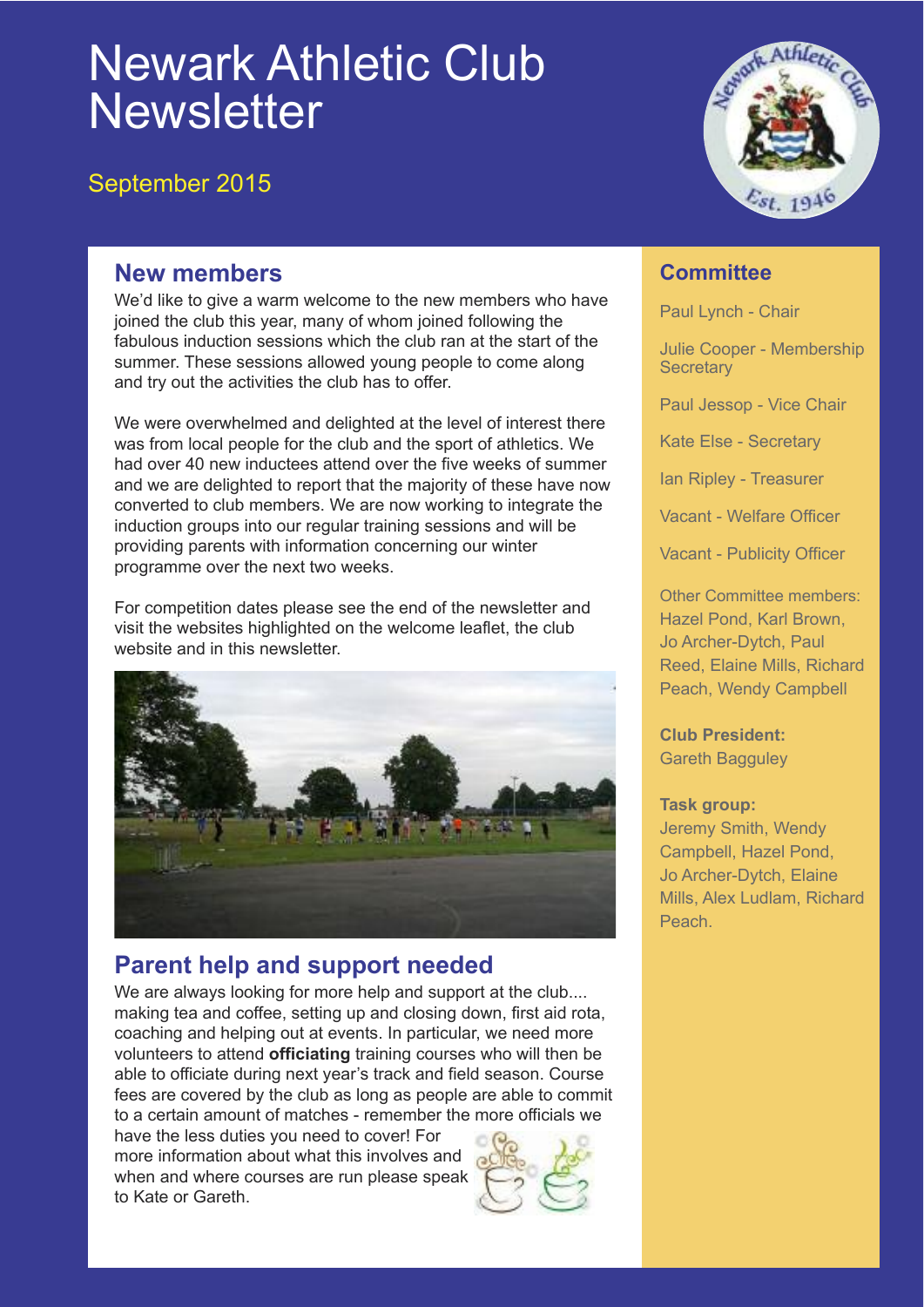#### **NAC Ground Force Team - phase 2**

Another job well done! A huge THANK YOU to the coaches, parents, younger members and helpers who have contributed to sourcing a new container, clearing and tidying the club hut and moving equipment to our fabulous new storage space. In particular Alex and Robb who have spent a great deal of their own time clearing the area the container is situated and creating the 'gate' for access. This has created more space in the hut which we have plans to make more use of.



The container cost £13.00 a week - please support the club in any way you can - tea and coffee are available most training nights every little helps!

Gareth, the club president, wanted to share how very pleased he is with the way the club is pulling together and how nice it is to see new initiatives being implemented and the involvement of new faces to complement those that have been around for years.

### **Fundraising**

The race night at the Castle and Falcon last June was a very successful social evening and raised a fabulous £486! We hope to arrange another night in the New Year and hope more of you can make it.

Don't forget, you can support the club when shopping online via '**easy fundraising**' (Please check that you sign up to Newark Athletic Club - UK not USA).

Refreshments are often on sale in the club hut which contributes to our funds. We need volunteers to make cakes and help with refreshments at the home event of the mini league XC on **18th Oct.** We also need more parents to set up the course and come along to support the junior members. Please let Gareth , Jo or Elaine know if you are available.

#### **Pitter patter.....**



Congratulations to Holly & CJ Windsor-Beck on the birth of their daughter Cara in May and to U13 coach Kelly Haywood

and Robb Evans on the birth of their son Harry in August.



**Keep in touch** www.newarkathletics.co.uk

Join us on **facebook** 

#### **Useful websites**

www.lincsathletics.org.uk www.northmidsxcleague.co.uk www.noeaa-athletics.org.uk www.notts-minileague.co.uk www.nottsaaa.org

#### **Track and Field Rankings**

www.thepowerof10.info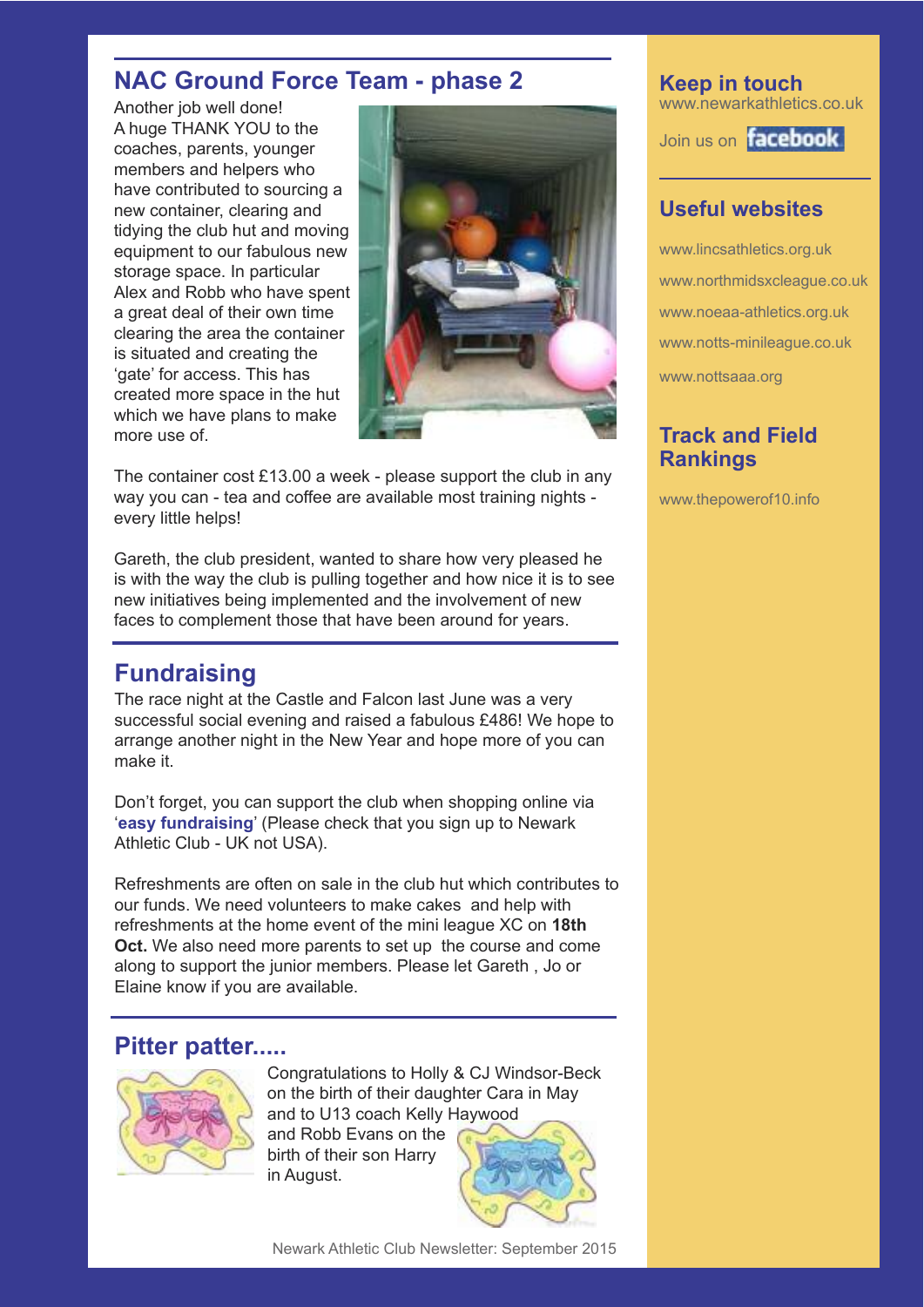## **Gold at National Championships**

Tom Evans, 14, won gold in the 300m at the ESAA National Championships (English Schools) in Gateshead Friday July 17 with and impressive track performance representing Lincolnshire.

Tom won Newark Athletic Club's first gold at the Games in its history. He started with second place in his heat, finishing in a qualifying time of 36.09secs. He turned up the pace in style during the final, rounding the bend in the lead before crossing the line in 35.69secs. The time was the third fastest in the history of the 300m at junior level in the UK.

### **Northern Inter Counties**

Well done to Amber Owens who represented Lincolnshire in an u17/u15 Northern intercounties match at Blackburn on Saturday 22nd August and finished a very respectable 5th in the 3000m recording a time of 11min 19.66 secs.

### **Nottinghamshire Inter Counties**

Congratulations and good luck to the Newark AC athletes who have been selected to be part of the Nottinghamshire Squad who will compete in an intercounties event this September. They are;

Tom Evans - 800m, long jump and medley relay Annabel Peach - discuss and javelin (*unable to attend*) Harris Campbell - high jump and hurdles Ben Smith - 800m, 200m and relay Anna Smith - 1500m Alex Johnson - long jump and relay From left to right - Annabel,

All six have been selected on the back of their excellent performances in the 2015 Notts Mini League Track and Field series and will be competing against athletes from other Midlands counties.



### **Triathlon success!**

Massive congratulations to Olivia Mathias winning her first European cup title representing Great Britain Triathlon August 9th in Hungary.





#### **Team Managers**

Sports Hall - Wendy Campbell

Mini League Cross Country - Jo Archer Dytch

Notts Mini League Track and Field - Jeremy Smith

Lincs League - Gareth and Sally Owens

Northern Mids Cross Country - Vacant

Primary School Cross Country Relays - Kelly Haywood

County, Midlands and National Cross Country - (Juniors) vacant, (U17/U20/senior) - Richard Peach

YDL - Antoinette and Richard Peach

Northern League- Richard Peach

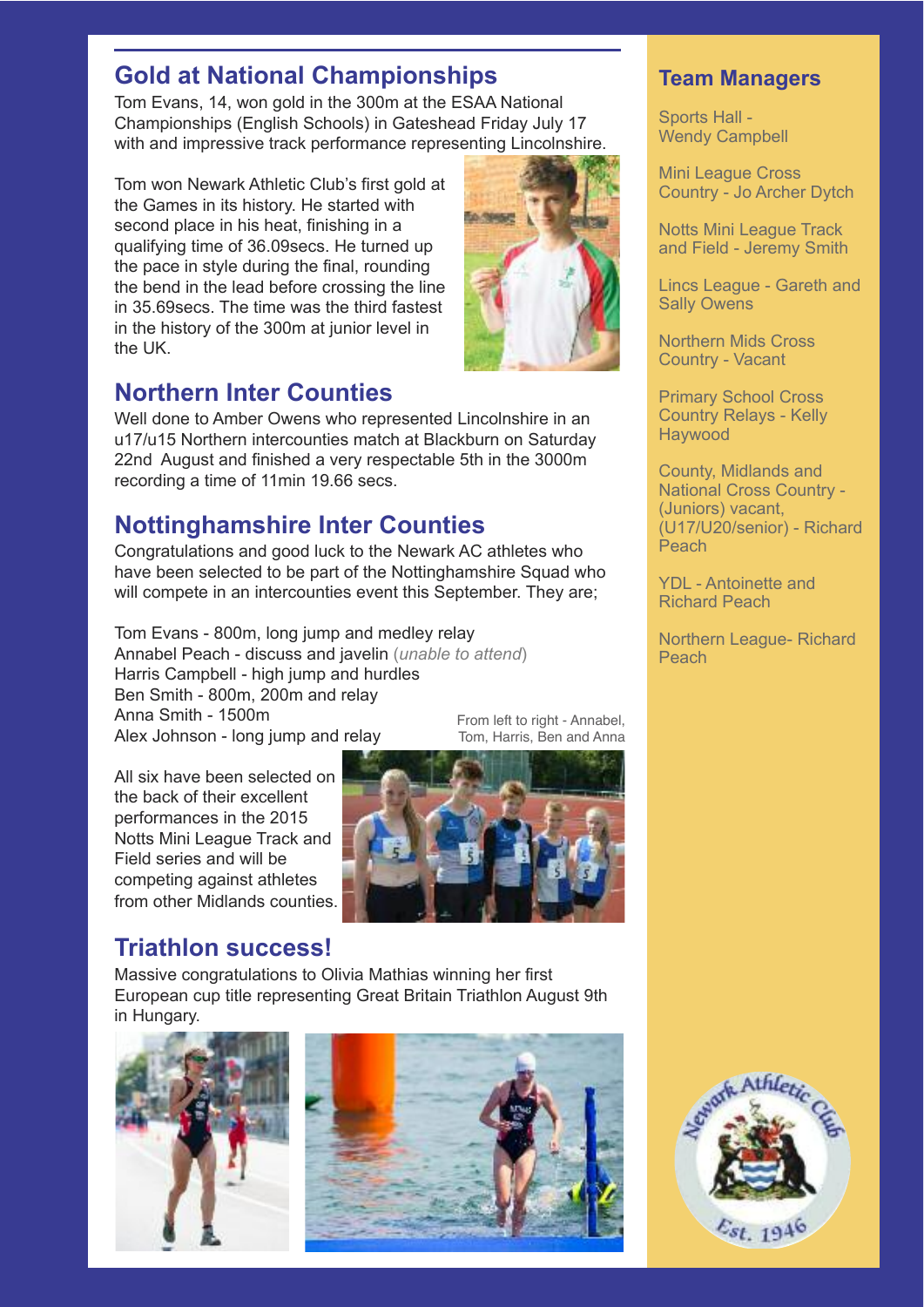### **Midland Championships**

Well done Annabel Peach u15 - silver in the discus and James Norris bronze medal in the javelin in the Midland Championships.



### **10K Championships & Southwell Swine**

Closer to home on Sunday 23rd August, Rebecca Taylor travelled to Mansfield finishing 3rd overall in the ladies 10k in a time of 38min 31secs and runner up in the Nottinghamshire 10k championships.

Robert Orgil, Newark AC member who completed the Southwell Swine 9th August - an 11 mile trail race in 1:35:17 finishing 25th he thinks. A super, local event put on by Southwell Running Club on the Brackenhurst College Agricultural Estate. It was his first race since competing in the National xc in February.

### **Pentathlon debut**

Lauren Mills represented Nottinghamshire schools at a regional multi event last June in Nuneaton. The five events were high jump, hurdles, shot, long jump and 800m. The winning team and individuals went on to compete in the National event in Sept. Notts came 4th on the day with Lauren achieving 3 pb's and enjoying the experience.



### **AAA England Champs**

Well done Annabel Peach who competed at the AAA England Champs after qualifying in the javelin at Bedford International Stadium. She competed against 23 others and was ranked 16th on paper. She had a great day and although she didn't make the final cut of 8 as she threw over 29m.



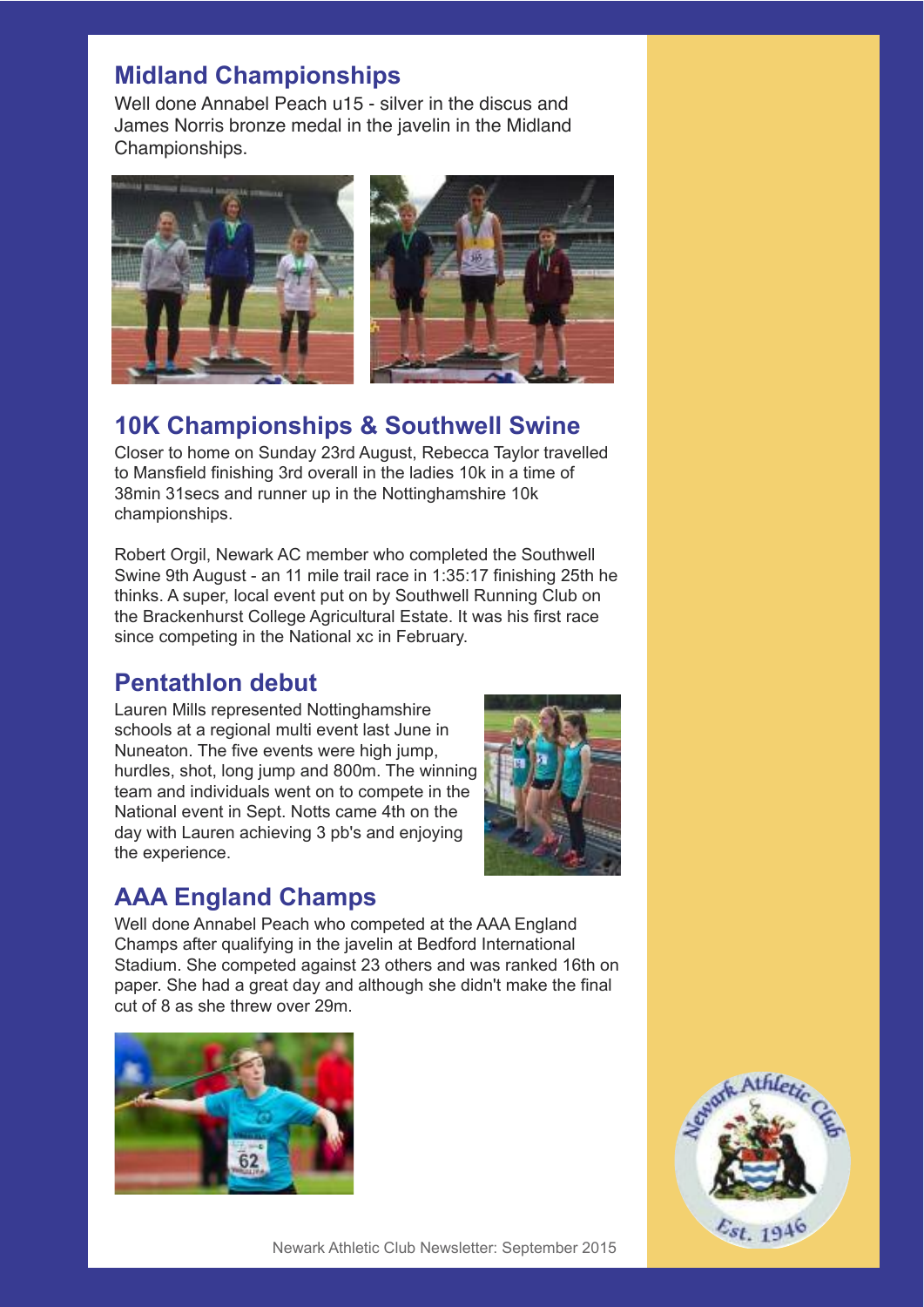#### **Notts mini league - track & field**

Newark had some stand-out performances through the track and field season.

For the u11s, special respect goes to Lockie Campbell who was crowned athlete of the match at Ashfield in May for his high jump, but who then jumped even higher at the July meeting – 1.32m, beating the u11 club record by 7cm; even more impressive when you consider his other superb performances in the 150m and 80m.

I was also very impressed with Peter McKee – his first track and field season as an u11 and he showed that he is going to be a very useful middle distance/distance runner. In his first 600m he finished second, and that despite going the long way round in lane five at one point!

I was delighted to see that the number of u13 girls taking part continued to increase throughout the season – Chelsea Richmond, Chloe Goulding, Katie Davies, Ellie Burrell, Alice Gibbs, Freya Henshaw, Catherine Booth should all feel proud of a solid team performance. Sadly Maisie Archer-Dytch was hampered by injury this season but there were signs in the last match that she is coming back to full strength.

For the u13 boys Ben Smith always ran well ahead of the field in the 1500m and 800m, but it was also great to see him competing well in the 200m and long jump. Harris Campbell was always a top performer in hurdles, long jump and high jump, and it was great to see Alex Evans competing well for the u13 boys on both track and field. Alex Johnson had an impressive season as a first year u13 – he is an all-round sportsman and showed potential in both sprinting and long jump. It was particularly encouraging to see Harris, Alex E, Alex J and Ben teaming up to create a winning 4x100m relay team.



At u15 level, Anna Smith frequently finished second at 800m and 1500m despite being only a first year u15, and there were also superb track performances from Eleanor Miller, Lauren Mills and Imogen Harcombe. Katie Mackintosh, Chantelle Haywood and Annabel Peach were excellent performers in both track and field,

and also formed the core of a very solid 4x100m relay team. I'm particularly grateful to Tilly and Lauren Owens for their important contribution, perhaps the most diversely accomplished athletes we have and always willing to try any event – with good humour, too.

It was always a pleasure to see Tom Evans performing – as befitting the English Schools u15 champion, he won nearly everything he participated in – the only exception being one of our rather cobbled together guest relay teams (but what would mini league be without those?) Jake Ludlum showed what an all-round athlete he is, performing well in both track and field.

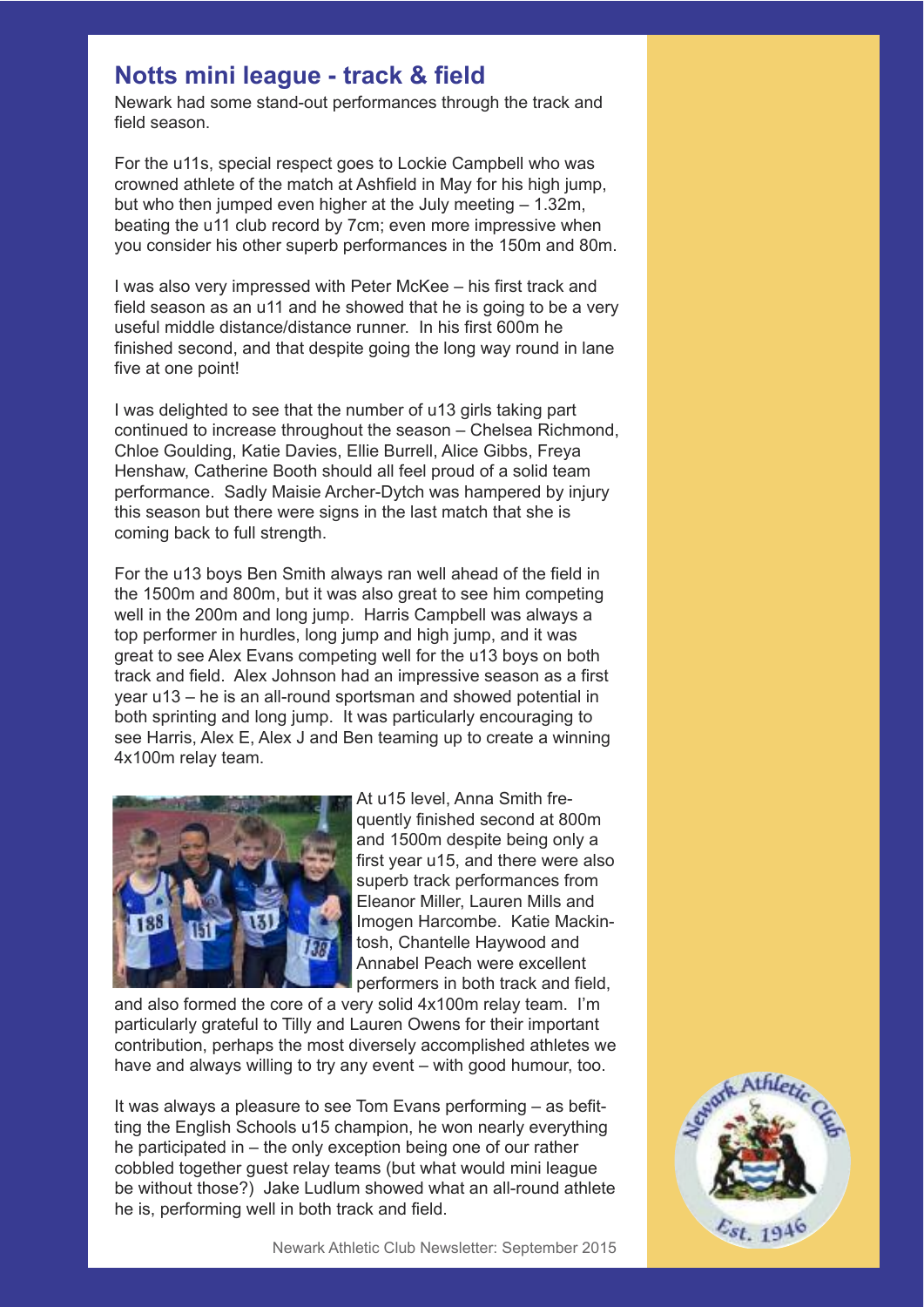It's easy to forget that mini league also includes non-scoring u17s too – and it was through those competitions that we were able to see the emerging talent of Ricky Richmond – is he a sprinter? Is he a middle distance runner? No, he's pretty much everything… Overall a very eventful and rewarding season – and that's before we get into sand storms in Bingham, floods in Ashfield, starting pistol disorders…

Jeremy Smith

### **YDL - U13 & U15**

Newark AC finished 6th thanks to a small hardcore team of athletes, parents and helpful officials/parents who did a super job and performed brilliantly as a team. Lots of PB's and outstanding performances. Its always going to be challenging for Newark AC to field a full team in this league however its a valuable opportunity for competition outside of the county.

#### **Notts Summer League**

The men's team managed to complete a team throughout the season although it took the meagre efforts of the president to make up the team at the 3rd round in Wollaton Park to ensure that happened.

The team finished in 13th place overall. The most consistent performer was Martin Waite who finished the season as 3rd over 45. Best performance was recorded by Oliver Carrington when finishing 8th in the race at Worksop.

Contributors to the team over the season were Martin Waite, Tim Bagguley (travelled down from York for every race), Richard Peach, Gareth Owens, John Combie, Oliver Carrington, Carl Braithwaite, Gareth Bagguley, Grahame Kelly, Thomas Hubbard, Howard Leek, Craig Fisher.

On the ladies side of things we only had one competitor all season namely the pocket rocket Becky Taylor who won the first race of the season at Hexgrave Hall and finished the season overall in 3rd place.

### **North of England League Promotion**

The Newark AC senior T&F team (inc U17) won promotion to the North of England League division 3. It was an outstanding achievement considering the tough competition. It all went down to a nail biting finale at Cleethorpes in August. The ever dependable men including Craig Rodwell, Tim Bagguley, Martin Waite Tom Brown and Nathan Johnson-Bark were joined this season by the returning Oli Carrington and Linton Taylor to add some extra quality. New recruits Ricky Richmond, Jack Satterley and Aaron Goulding contributed significantly to this seasons achievements.

With many of the regular U17 ladies absent it was the "older" ladies who pitched in and competed in the maximum events allowed to gain as many points as possible. Hannah Watson,

#### **Team Managers**

Sports Hall - Wendy Campbell

Mini League Cross Country - Jo Archer Dytch

Notts Mini League Track and Field - Jeremy Smith

Lincs League - Gareth and Sally Owens

Northern Mids Cross Country - Vacant

Primary School Cross Country Relays - Kelly **Haywood** 

County, Midlands and National Cross Country - (Juniors) vacant, (U17/U20/senior) - Richard Peach

YDL - Antoinette and Richard Peach

Northern League- Richard Peach

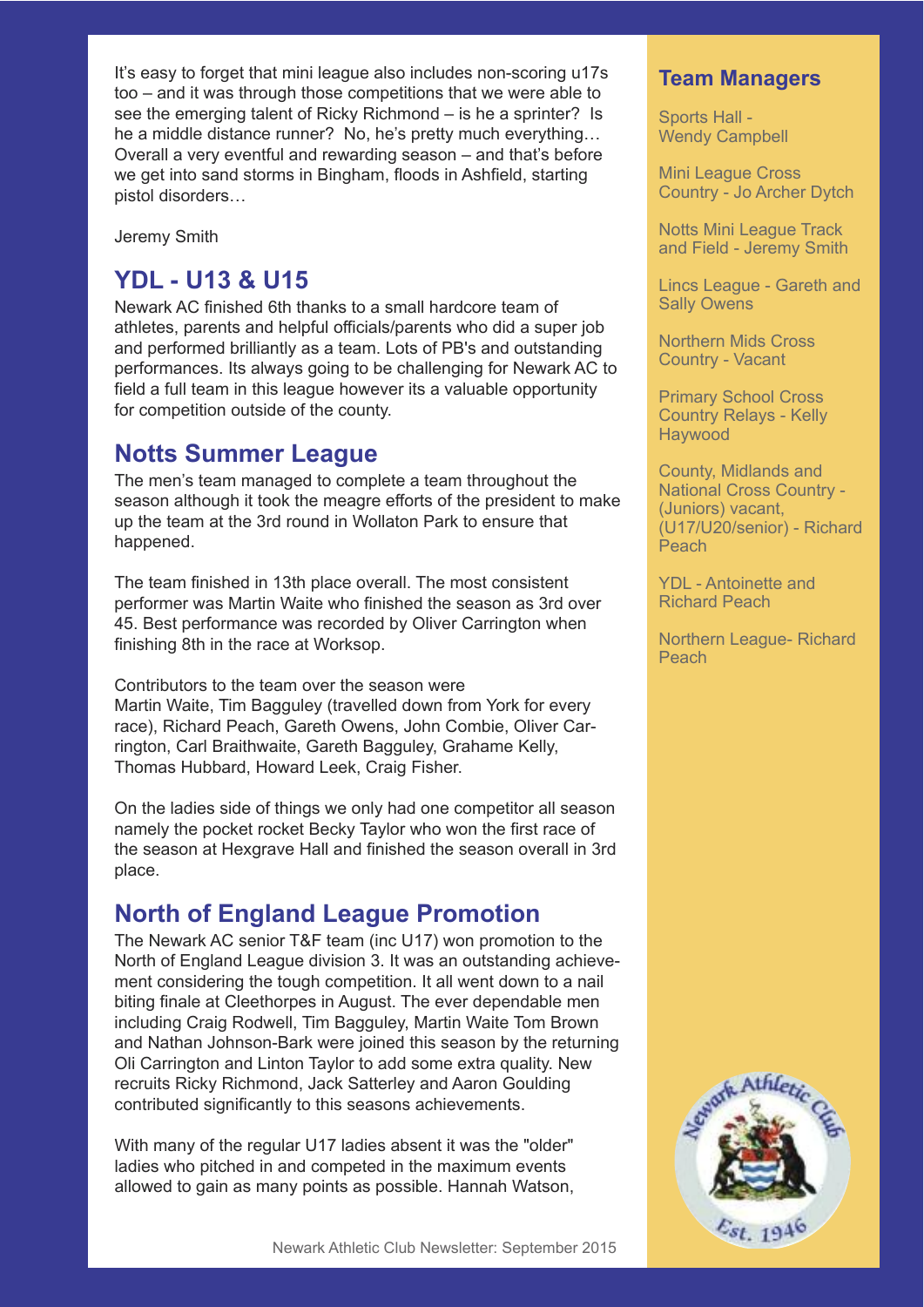

Charlotte Peach, Becky Taylor and Amber Owens threw, jumped and ran in events they wouldn't usually compete in and ensured earlier in the season efforts from Molly and Charlotte Ripley, Eden Sandy, Keating Walters and Chloe Rowberry were not in vain. Of course this seasons ladies team wouldn't have been complete without the ever present Trish Hill who threw PB's and gained so many valuable points for the team.

A reminder, please send any road race results to Becky so she can share them with the Advertiser for reports.

### **Newark Athletic Club and the High Peak and Sherwood Branch of the Long Distance Walkers Association Presents 'The Dave Lewis Memorial Challenge'**

#### **SATURDAY 17th OCTOBER 2015**

An event for experienced and novice walkers and runners alike, organised over two separate routes, aimed at providing a day's entertainment for individuals or the whole family.

The courses are multi-terrain and run (or walked!) over undulating landscape in and around the Trent Valley Way and Kelham Hills area to the north and west of Newark. For more details visit http://www.newarkathletics.co.uk/dave-lewis-challenge/

It would be good to see some Newark AC members and their families taking part, but as always we are looking for some helpers, if you can give up a few hours that day then do please contact either Robert Orgil 01636 701269 or Rob Ellis 01636 702583.

#### **Newark Half Marathon**

Newark AC, Newark Striders, Notfast and Fernwood have all been working together to resurrect the the Newark Half marathon going again.

The provisional date for the event is **14th August 2016.**

The new route was run on Sunday 6th Sept and Becky Taylor and Oli Carrington's ran a large part of the route. The course starts and finishes in Sconce and goes through Hawton in to Elston and past Eden Hall and you come back via the old A46.

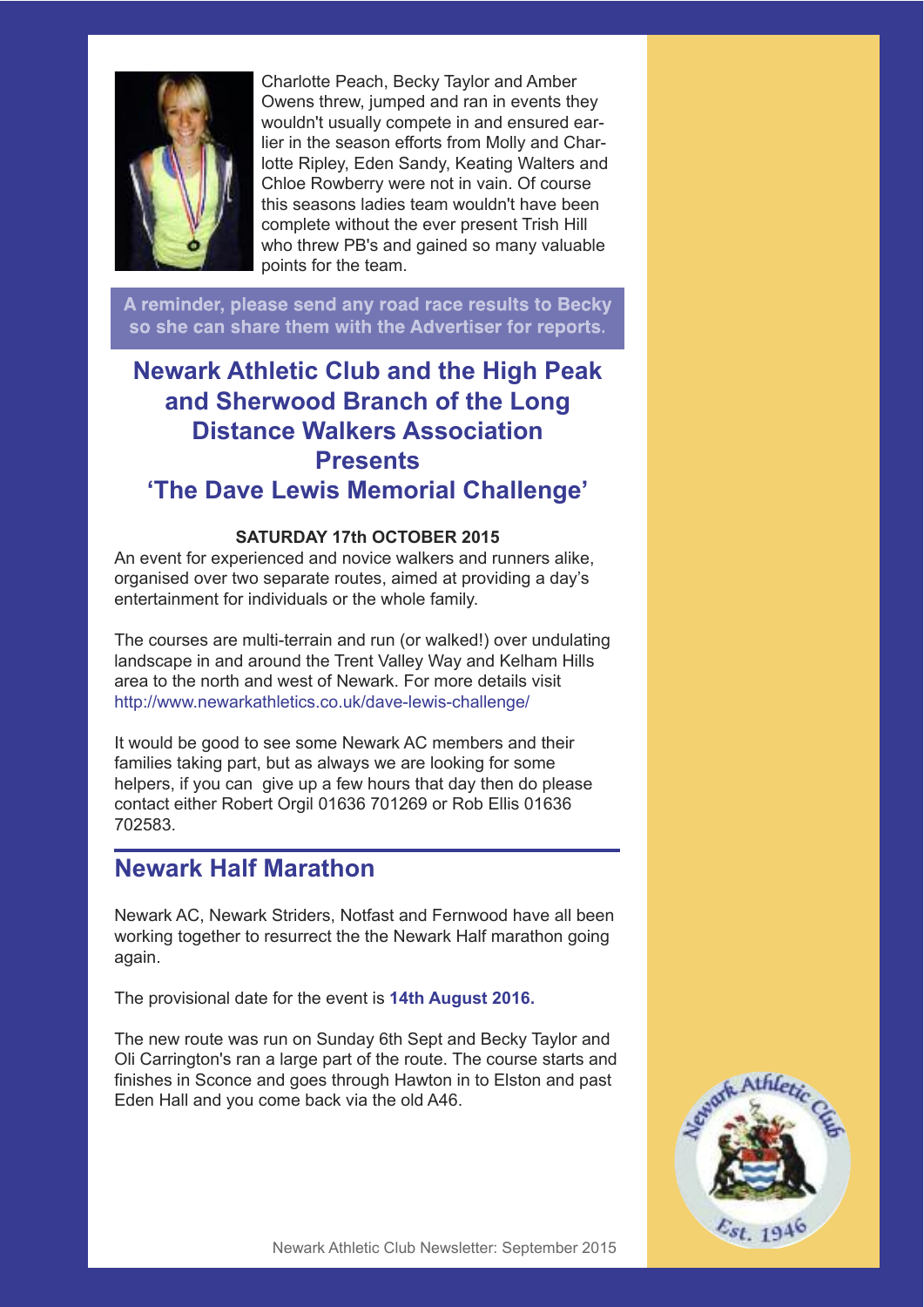### **The importance of Progression and Consistency – and NOT doing too much too soon!**

I recently read Mo Farah's biography (a good read for anyone who hasn't read it yet) – I have watched his progression since he was a young lad, and found that there were some surprising, but pleasing, revelations, especially about his earliest years in the sport. Mo's first national success was in 1996 when he placed 3rd in the I/C XC as an U13; the following year he was 1st in the same competition as an U15 and was also the English Schools Junior champion in both XC and 1500m. Looking back at ESAA XC championship results, I see that between 1961 and 1997, the years of Mo's success, only 5 of the previous 36 junior champions ever became senior internationals - I've never heard of most of the others since their junior success - and I'm not aware of any of the subsequent champions yet making significant progress. Later success increases among the intermediate and senior schools champions, but these are still in the minority. This trend is also very similar among the female champions. Those involved in athletics for a long time will not be surprised at this, as it is believed that major success at an early age is normally the kiss of death to success as a senior.

Normally success at an early age results from one or more of the following factors:

- natural ability
- a lot of training
- early physical maturity

Mo's biography reveals that he was not a good trainer in his younger days, often skipping sessions and certainly didn't mature young – so, like the others who have progressed from junior to senior success, his junior success was basically down to natural talent. Since then he has been able to steadily increase the amount and quality of his training with the resulting improvement in competition.

What happens to those whose early success is down to the other factors? Those who, in my opinion, overtrain in younger years are steadily caught and overtaken by others who have a sensible progression of training as they get older, or start to get injured or ill regularly as their young bodies cannot cope with how much they are doing. Early maturers will lose their advantage as they grow older. I do feel for these athletes. It is bad enough for mature athletes whose form declines as they get older, so how can youngsters cope when they realise that they are "has-beens" when they are still teenagers?

Unfortunately I have been witness to 2 such situations. When I moved to Norfolk, one of the U13 boys in the club had just won the Inter-Counties U13 XC by a significant margin. He was physically mature for his age and his father insisted he did extra training away from the club's sessions (including 100 press-ups and sit-ups before breakfast!). The following year he was 10th in

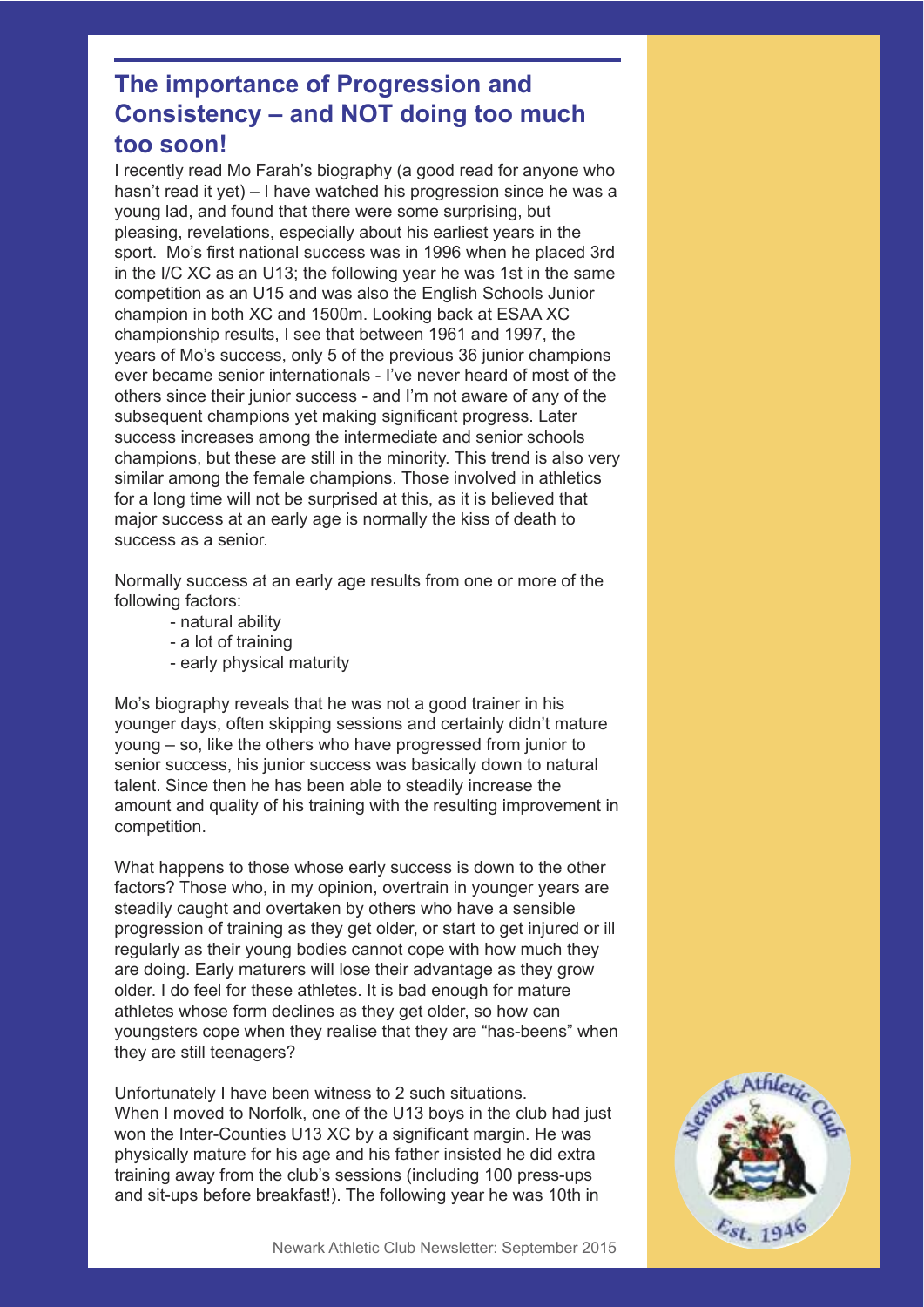the I/C, the next year about 50th, then 100th, and the year after that he was spending most of his time playing the slot machines in the city centre.

When I first moved to Newark, we had an 8 year old girl with older brothers and sisters training at the club. She used to beat much older runners in school and mini races, but it emerged that she was running most days and regularly doing 8 mile runs and other inappropriate sessions for her age, and when we suggested that she shouldn't do this, she was taken to another club which didn't discourage it. She won the national U13 XC title, but then struggled to keep at the front as she got older. At a national junior training camp, she revealed the training sessions she did, which horrified the national coaches present – one, who said it was more than his best U17s did, offered to take over her training, to give her something more sensible, but, unfortunately, she picked up a virus, which frequently happens to youngsters whose bodies can't cope with their overtraining, and has never been able to run since.

Now for something positive …

In contrast to these 2 sad examples, I was especially pleased at the I/C XC Champs in March to see another of the athletes of a previous club. Then an U15, she was one of my first athletes when I started coaching, with Southampton in 1979. Now an O45, she finished in the first 100 in the senior women's race, having previously been a member of the winning team in the Southern senior women's XC championship. As a junior she was a regular county level runner finishing well up in major races, but it was after reaching senior level that she gained England representation, and is even now continuing to compete at a good level.

Like her, most athletes, and their parents and coaches, are sensible. I strongly believe that progression and consistency are major factors in the steady development of an athlete. As a general rule, I encourage athletes to do 1-2 sessions a week as U11s; 2-3 as U13s; 3-4 as U15s, then increase training incrementally up to the level that is appropriate for him or her to reach their potential as a senior. This is something that both Linton Taylor & Cloe Hubbard have done, and it is noticeable that their levels of performance have increased significantly as they get older, as has their ranking and form relative to others, and should ensure long successful careers as senior athletes, hopefully reaching international level.

Vary your sports and events …

I'm a strong believer that it is good for youngsters to try a range of sports before settling on their preferred one(s). Different sports help develop different physical attributes; I think that a combination of gymnastics or dance, swimming, a ball game, riding and athletics lead to a fully-rounded physical person. For an athlete, for example, swimming can improve aerobic and anaerobic capacity with less impact on young joints (as well as helping negotiate the s/c waterjump and Stafford XC course!), gymnastics and dance improve mobility and spatial awareness, riders inevitably have good knee lift, as a result of strong quads, etc..

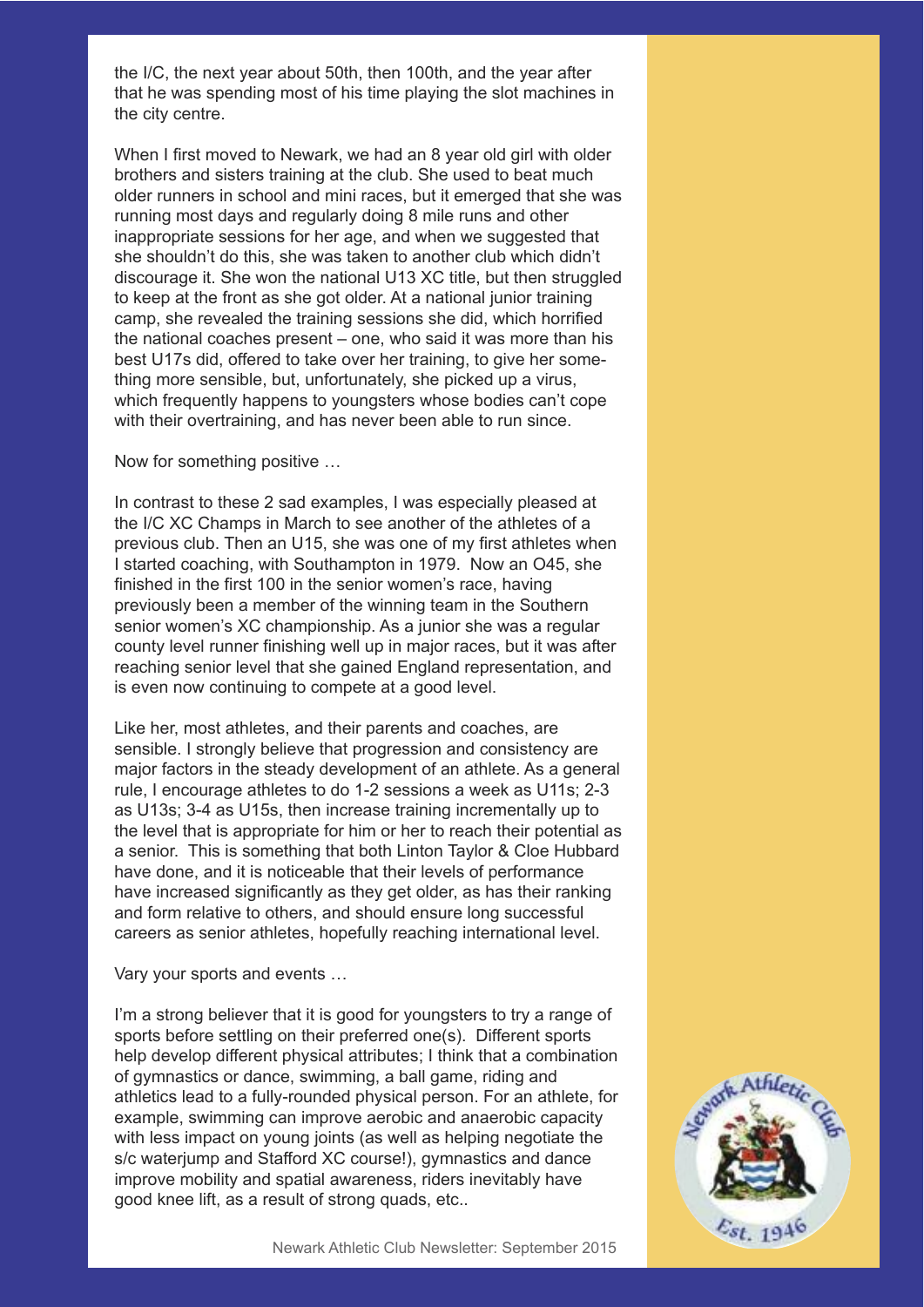I also believe that athletes should try a range of athletics events. There are so many examples of people switching events and achieving considerable success in their new one. At Southampton, the sprints coach persuaded a teenage XC runner and steeplechaser to try sprinting - he became world indoor record holder for 400m, also winning 2 European golds and a world indoor silver and being an Olympic medallist in the GB 4x400 team. Conversely, a British 1500m record holder and champion spent much of her teenage years as a sprinter. Britain's greatest javelin thrower, who won world championship golds and, I think, also held the world record for a time, originally started out as an 800m runner.

"I'm not winning now, so there's no hope for me in the future… "

Often, young sports people feel that as they are not already winners, they will never become winners - but this isn't so. As I've shown already, the major winners at a young age rarely become winners in later life. So who are the winners then? – mostly it's the athletes that they have previously beaten – and it's not necessarily those who are near the front. There are so many examples of athletes who are near the back or not even qualifying for major events who are the eventual senior champions.

Here are 2 examples:

Who is the greatest ever British female distance runner and the world's greatest marathon runner? Who finished 299th in her first National cross country race? The answer to both is Paula Radcliffe.

When I started coaching at Southampton my group included one athlete who later won the English Schools junior boys 400m hurdles championship, and another lad who was always near the back in training and competition, but never missed a session and always gave of his best. About 10 years later I was watching an international indoor competition on TV and which one was running for GB in the 4x400 relay?

#### Finally…

Be sensible, don't overtrain, it may bring short term gains, but will be counter-productive in the long term. Evidence shows it is better to do too little than too much.

Ensure your training progresses as you get older and stronger. Be consistent, always do your best in training and competition – however, ensure that you recover after hard training and competitions (more about this in the next newsletter).

Everyone has their ups and downs, with no obvious reason why they are having a bad patch – this especially applies to growing children, whose growth often takes all their energy. Those that reach their full potential are the ones who stick at it through the bad times – if you do it will come right in the end. Read the biography of Kelly Holmes for a tremendous example of this.

Stuart College June 2015

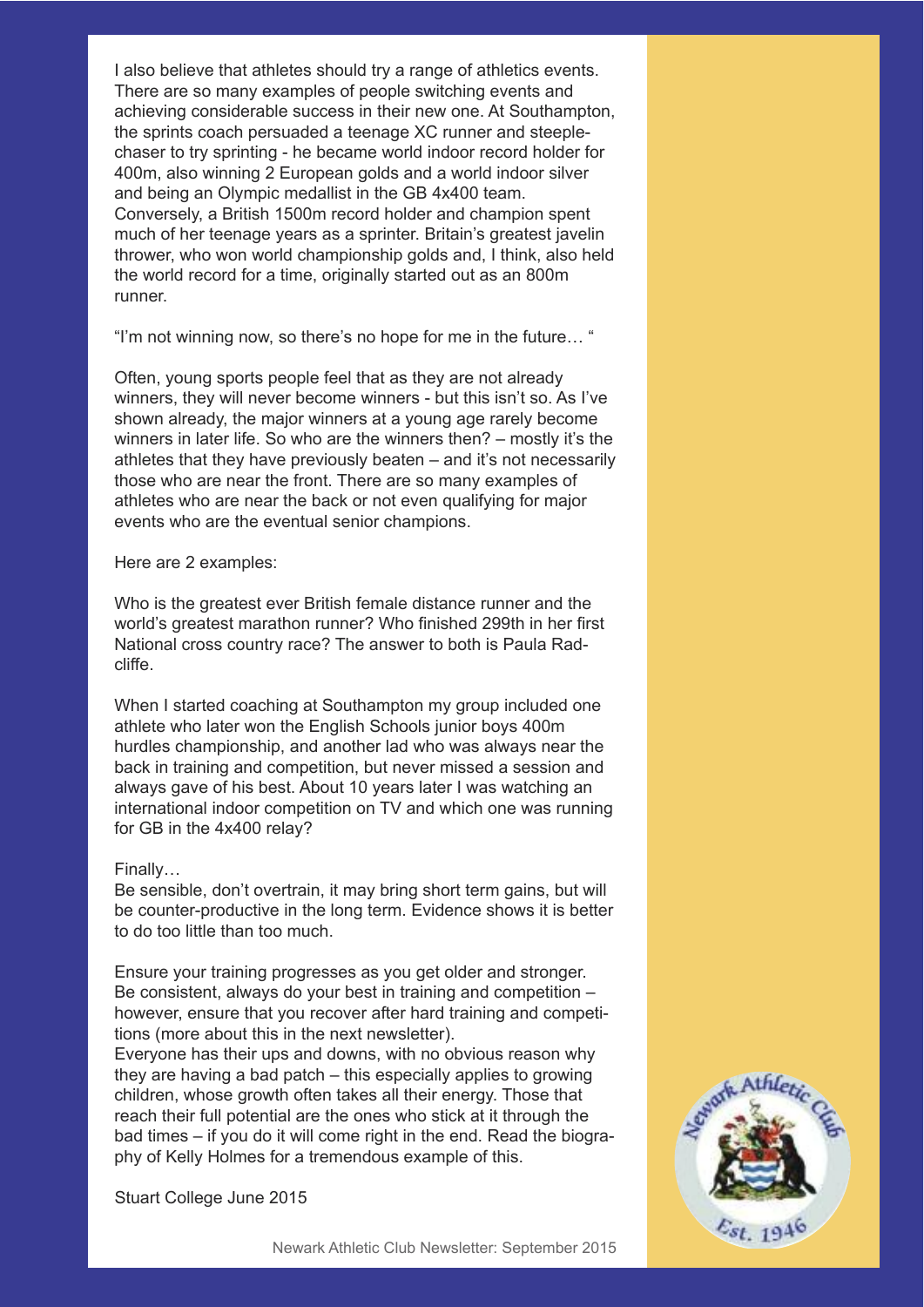#### **Dates for your diary**

#### **Mini League Sports Hall U11-U15's**

All events are at Oak Tree Leisure Centre, Mansfield Speak to Wendy Campbell for more details **Sunday 27th September Sunday 11th October Sunday 8th November Sunday 6th December Sunday 17th January**

**Sunday 31st January - East Midlands Combined Sportshall Regional Final (Selected athletes only)**

#### **Mini League Cross Country U11-U15**

**Sunday 20th September** - Ashfield School, Sutton In Ashfield **Sunday 18th October** - The Grove, Newark (Home fixture) **Sunday 15th November** - Kings Park, Retford **Sunday 13th December** - Worksop (Santa hats compulsory!) **Sunday 21st February** - Rushcliffe Country Park

All meets start promptly at 11am - arrive 10:30 and report to team manager on arrival. Remember club vest must be worn!

#### **Primary Schools KS2 Cross-Country Relays 2014/2015**

All 4 races will be on **Tuesday afternoons on 6th October, 3rd November, 2nd February and 1st March.**

All local primary schools are invited to take part not just those within the Newark & Sherwood District School Sports Partnership. Teams are for boys and girls in years 4, 5 and 6. Anyone with children in these years is encouraged to persuade their schools to enter.

Members of the N&S School Sports Partnership wishing to enter or seeking further information should contact the district PDM, or, with other schools outside N&S district, please contact Kelly Haywood of Newark AC (kellyhaywood@sky.com) or 01636 701408 / 07984 081447.

#### **Nottinghamshire Schools AA Cross Country League**

Medals are awarded to the winning individuals and teams who must compete in all three meetings in order to qualify. First race starts at 10.00am on **Saturdays 3rd October, 28th November and 12th December** at Sutton-in-Ashfield School.

Nottinghamshire Schools AA will be staging an under 11 event once again for boys and girls incorporated in their county cross country championships.

NOTE that in 2016 the County Schools Championships will be held at Wollaton Park on **Saturday 6th February.**

**Notts AAA Indoor competition including Quad kids Sunday 22nd November** - Indoor Track, EIS Sheffield